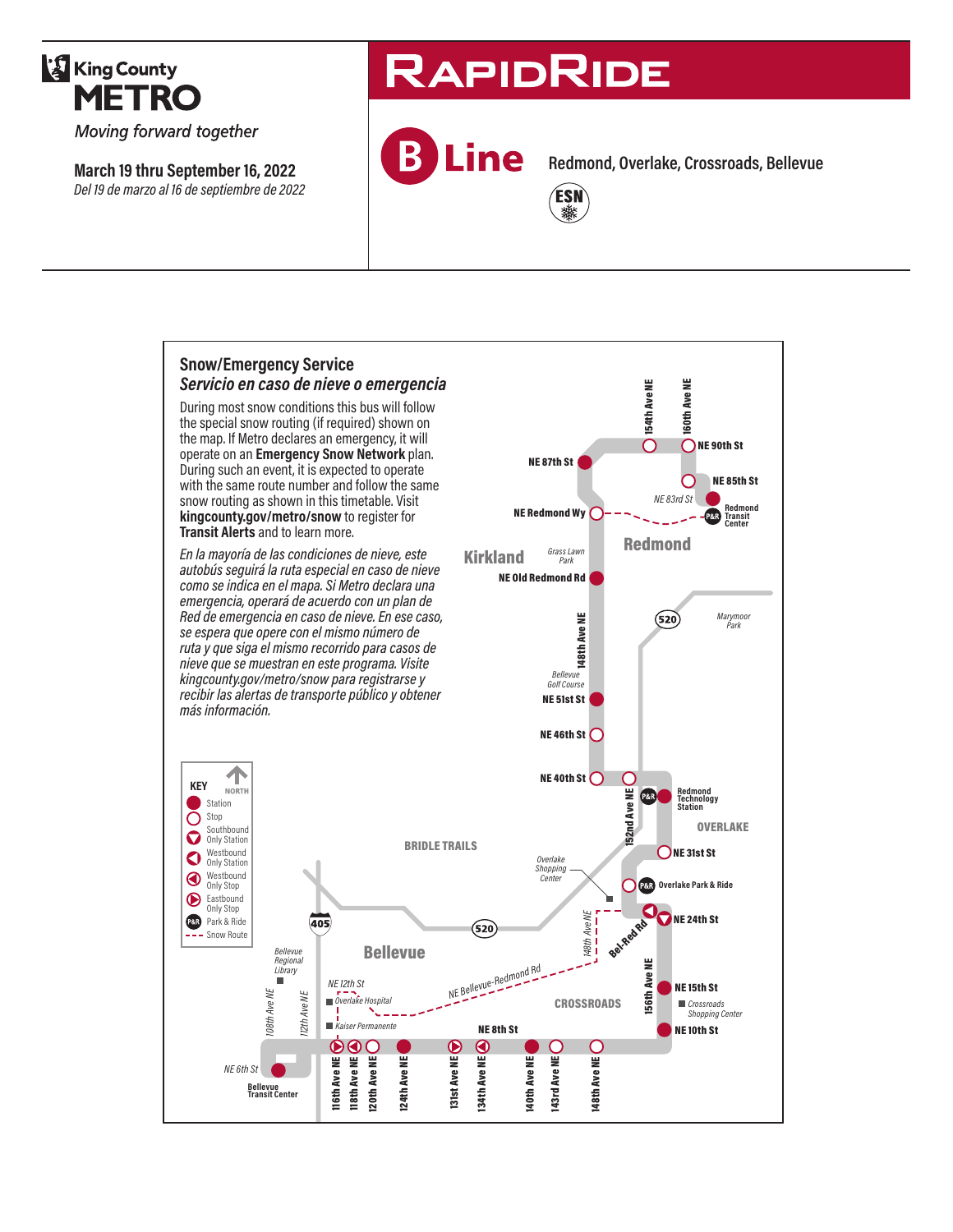## B Line Monday thru Friday to Bellevue

*Servicio de lunes a viernes a Bellevue*

| Redmond TC<br>Bay 4              | 148th Ave NE &<br>NE 51st St | Redmond<br>Technology<br><b>Station Bay 7</b> | <b>Bellevue TC</b><br>Bay 3         |
|----------------------------------|------------------------------|-----------------------------------------------|-------------------------------------|
| Stop #71961                      | Stop #73240                  | Stop #68398                                   | Stop #68003                         |
| $4:22$<br>$4:51$<br>5:19<br>5:47 | 4:28<br>4:57<br>5:25<br>5:53 | 4:31<br>5:00<br>5:28<br>5:56                  | 4:50<br>$\frac{5:19}{5:47}$<br>6:15 |
| 6:03                             | 6:09                         | 6:12                                          | 6:31                                |
| 6:14                             | 6:20                         | 6:23                                          | 6:42                                |
| 6:25                             | 6:31                         | 6:34                                          | 6:58                                |
| 6:32                             | 6:41                         | 6:45                                          | 7:10                                |
| 6:43                             | 6:52                         | 6:56                                          | 7:22                                |
| 6:53                             | 7:03                         | 7:07                                          | 7:33                                |
| 7:03                             | 7:13                         | 7:17                                          | 7:45                                |
| 7:13                             | 7:23                         | 7:27                                          | 7:55                                |
| 7:23<br>7:33<br>7:43             | 7:33<br>7:43<br>7:53         | 7:37<br>7:48<br>7:58                          | 8:05<br>$8:16$<br>$8:26$            |
| 7:53                             | 8:03                         | 8:08                                          | 8:36                                |
| 8:03                             | 8:13                         | 8:19                                          | 8:48                                |
| 8:13                             | 8:23                         | 8:29                                          | 8:58                                |
| 8:23                             | 8:34                         | 8:40                                          | 9:09                                |
| 8:34                             | 8:45                         | 8:51                                          | 9:19                                |
| 8:44                             | 8:55                         | 9:01                                          | 9:29                                |
| 8:54                             | 9:05                         | 9:11                                          | 9:39                                |
| 9:04                             | 9:15                         | 9:21                                          | 9:49                                |
| 9:14                             | 9:25                         | 9:31                                          | 9:59                                |
| 9:23                             | 9:34                         | 9:40                                          | 10:09                               |
| 9:34                             | 9:45                         | 9:51                                          | 10:20                               |
| 9:46                             | 9:57                         | 10:03                                         | 10:32                               |
| 10:01                            | 10:12                        | 10:18                                         | 10:47                               |
| 10:15                            | 10:26                        | 10:32                                         | 11:01                               |
| 10:30                            | 10:41                        | 10:47                                         | 11:16                               |
| 10:45                            | 10:56                        | 11:02                                         | 11:31                               |
| 11:00                            | 11:11                        | 11:17                                         | 11:46                               |
| 11:14                            | 11:25                        | 11:31                                         | 12:01                               |
| 11:29                            | 11:40                        | 11:46                                         | 12:16                               |
| 11:44                            | 11:55                        | 12:01                                         | 12:31                               |
| 11:59                            | 12:10                        | 12:16                                         | 12:46                               |
| 12:14                            | 12:25                        | 12:31                                         | 1:01                                |
| 12:29                            | 12:40                        | 12:46                                         | 1:16                                |
| 12:44                            | 12:55                        | 1:01                                          | 1:31                                |
| 12:59                            | 1:10                         | 1:16                                          | 1:46                                |
| 1:14                             | 1:25                         | 1:31                                          | 2:01                                |
| 1:29                             | 1:40                         | 1:46                                          | 2:16                                |
| 1:44                             | 1:55                         | 2:01                                          | 2:31                                |
| 1:59                             | 2:10                         | 2:16                                          | 2:46                                |
| 2:14                             | 2:25                         | 2:31                                          | 3:01                                |

| <b>Redmond TC</b><br>Bay 4 | 148th Ave NE &<br>NE 51st St | Redmond<br>Technology<br><b>Station Bay 7</b> | <b>Bellevue TC</b><br>Bay 3 |
|----------------------------|------------------------------|-----------------------------------------------|-----------------------------|
| Stop #71961                | Stop #73240                  | Stop #68398                                   | Stop #68003                 |
| 2:29                       | 2:40                         | 2:46                                          | 3:16                        |
| 2:39                       | 2:50                         | 2:56                                          | 3:26                        |
| 2:49                       | 3:00                         | 3:06                                          | 3:36                        |
| 3:00                       | 3:11                         | 3:17                                          | 3:47                        |
| 3:10                       | 3:21                         | 3:27                                          | 3:57                        |
| 3:20                       | 3:31                         | 3:37                                          | 4:07                        |
| 3:30                       | 3:41                         | 3:47                                          | 4:17                        |
| 3:40                       | 3:51                         | 3:57                                          | 4:27                        |
| 3:50                       | 4:01                         | 4:07                                          | 4:41                        |
| 3:59                       | 4:10                         | 4:16                                          | 4:51                        |
| 4:09                       | 4:20                         | 4:26                                          | 5:01                        |
| 4:19                       | 4:30                         | 4:36                                          | 5:11                        |
| 4:29                       | 4:40                         | 4:46                                          | 5:22                        |
| 4:37                       | 4:48                         | 4:55                                          | 5:32                        |
| 4:46                       | 4:57                         | 5:05                                          | 5:42                        |
| 4:56                       | 5:07                         | 5:15                                          | 5:52                        |
| 5:06                       | 5:17                         | 5:25                                          | 6:02                        |
| 5:16                       | 5:27                         | 5:35                                          | 6:12                        |
| 5:26                       | 5:37                         | 5:45                                          | 6:22                        |
| 5:36                       | 5:47                         | 5:55                                          | 6:32                        |
| 5:47                       | 5:58                         | 6:06                                          | 6:41                        |
| 6:02                       | 6:13                         | 6:20                                          | 6:52                        |
| 6:18                       | 6:29                         | 6:35                                          | 7:03                        |
| 6:25                       | 6:36                         | 6:41                                          | 7:09                        |
| 6:38                       | 6:49                         | 6:54                                          | 7:20                        |
| 6:52                       | 7:02                         | 7:06                                          | 7:31                        |
| 7:07                       | 7:17                         | 7:21                                          | 7:46                        |
| 7:22                       | 7:31                         | 7:35                                          | 8:00                        |
| 7:37                       | 7:46                         | 7:50                                          | 8:15                        |
| 7:52                       | 8:01                         | 8:05                                          | 8:30                        |
| 8:09                       | 8:16                         | 8:20                                          | 8:45                        |
| 8:24                       | 8:31                         | 8:35                                          | 9:00                        |
| 8:39                       | 8:46                         | 8:50                                          | 9:15                        |
| 8:54                       | 9:01                         | 9:05                                          | 9:30                        |
| 9:09                       | 9:16                         | 9:20                                          | 9:45                        |
| 9:26                       | 9:33                         | 9:37                                          | 10:00                       |
| 9:44                       | 9:51                         | 9:55                                          | 10:16                       |
| 9:58                       | 10:05                        | 10:08                                         | 10:29                       |
| 10:14                      | 10:21                        | 10:24                                         | 10:45                       |
| 10:44                      | 10:51                        | 10:54                                         | 11:15                       |
| 11:14                      | 11:21                        | 11:24                                         | 11:45                       |
| 11:44                      | 11:51                        | 11:54                                         | 12:15                       |
| <b>Bold PM time</b>        |                              |                                               |                             |

#### **SCHEDULE NOTE: Actual times may be a few minutes earlier or later than shown.**

RapidRide service is actively managed by Metro to maintain even intervals between buses during peak commute times. Please plan accordingly. Real time arrival information is available at many stops, as well as through several online tracking services, including Metro's Trip Planner.

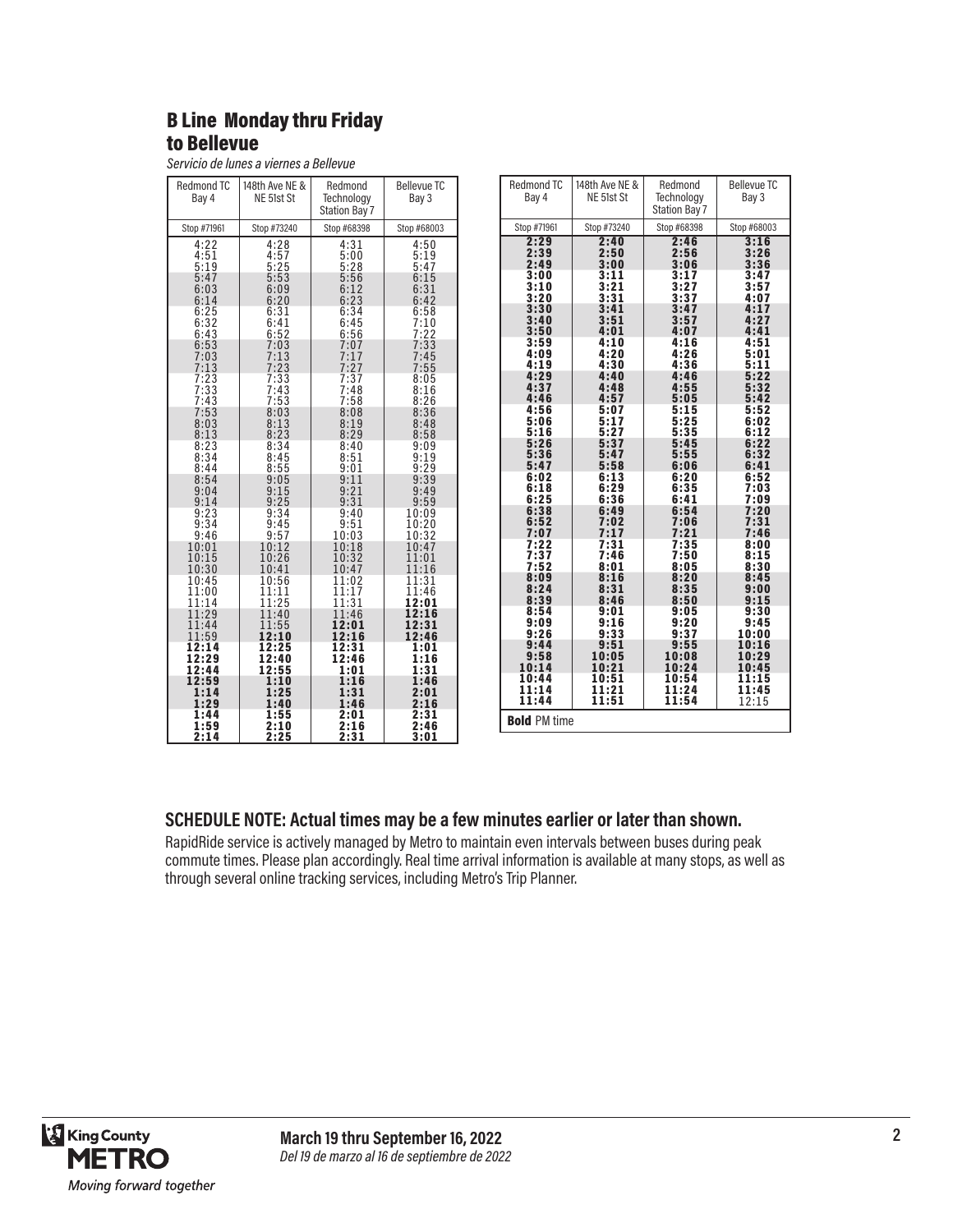## B Line Monday thru Friday to Redmond

*Servicio de lunes a viernes a Redmond*

| <b>Bellevue TC</b><br>Bay 3  | Redmond<br>Technology<br><b>Station Bay 8</b> | 148th Ave NE &<br>NE 51st St     | Redmond TC<br>Bay 1          |
|------------------------------|-----------------------------------------------|----------------------------------|------------------------------|
| Stop #68003                  | Stop #68498                                   | Stop #73350                      | Stop #73227                  |
| 5:01<br>5:24<br>5:39<br>5:54 | 5:16<br>5:39<br>5:54<br>6:09                  | 5:20<br>$5:43$<br>$5:58$<br>6:13 | 5:29<br>5:52<br>6:07<br>6:22 |
| 6:07                         | 6:23                                          | 6:28                             | 6:37                         |
| 6:20                         | 6:37                                          | 6:42                             | 6:51                         |
| 6:30                         | 6:49                                          | 6:54                             | 7:03                         |
| 6:40                         | 6:59                                          | 7:04                             | 7:13                         |
| 6:50                         | 7:10                                          | 7:16                             | 7:25                         |
| 7:00                         | 7:21                                          | 7:28                             | 7:38                         |
| 7:10                         | 7:31                                          | 7:38                             | 7:48                         |
| 7:20                         | 7:41                                          | 7:48                             | 7:58                         |
| 7:30                         | 7:52                                          | 7:59                             | 8:09                         |
| 7:40                         | 8:02                                          | 8:09                             | 8:19                         |
| 7:50                         | 8:12                                          | 8:19                             | 8:29                         |
| 8:00                         | 8:22                                          | 8:29                             | 8:39                         |
| 8:10                         | 8:36                                          | 8:44                             | 8:54                         |
| 8:20                         | 8:46                                          | 8:55                             | 9:05                         |
| 8:30<br>8:40<br>8:50         | 8:56<br>9:06<br>9:16                          | 9:05<br>$9:15$<br>$9:25$         | 9:15<br>9:25<br>9:35         |
| 9:01                         | 9:27                                          | 9:36                             | 9:46                         |
| 9:12                         | 9:38                                          | 9:47                             | 9:57                         |
| 9:27                         | 9:53                                          | 10:01                            | 10:11                        |
| 9:42                         | 10:08                                         | 10:15                            | 10:25                        |
| 9:57                         | 10:22                                         | 10:29                            | 10:38                        |
| 10:12                        | 10:36                                         | 10:41                            | 10:50                        |
| 10:27                        | 10:51                                         | 10:56                            | 11:05                        |
| 10:42                        | 11:06                                         | 11:11                            | 11:20                        |
| 10:57                        | 11:21                                         | 11:26                            | 11:35                        |
| 11:12                        | 11:36                                         | 11:41                            | 11:50                        |
| 11:27                        | 11:50                                         | 11:55                            | 12:04                        |
| 11:42                        | 12:05                                         | 12:10                            | 12:19                        |
| 11:57                        | 12:20                                         | 12:25                            | 12:34                        |
| 12:12                        | 12:35                                         | 12:42                            | 12:51                        |
| 12:27                        | 12:50                                         | 12:57                            | 1:06                         |
| 12:42                        | 1:05                                          | 1:12                             | 1:21                         |
| 12:57                        | 1:20                                          | 1:27                             | 1:36                         |
| 1:12                         | 1:35                                          | 1:42                             | 1:51                         |
| 1:27                         | 1:50                                          | 1:57                             | 2:06                         |
| 1:42                         | 2:05                                          | 2:12                             | 2:22                         |
| 1:57                         | 2:21                                          | 2:28                             | 2:38                         |
| 2:12                         | 2:40                                          | 2:47                             | 2:57                         |
| 2:27                         | 2:55                                          | 3:02                             | 3:12                         |
| 2:42                         | 3:10                                          | 3:17                             | 3:27                         |

| <b>Bellevue TC</b><br>Bay 3  | Redmond<br>Technology<br><b>Station Bay 8</b> | 148th Ave NE &<br>NE 51st St | Redmond TC<br>Bay 1          |
|------------------------------|-----------------------------------------------|------------------------------|------------------------------|
| Stop #68003                  | Stop #68498                                   | Stop #73350                  | Stop #73227                  |
| 2:57                         | 3:25                                          | 3:32                         | 3:42                         |
| 3:12                         | 3:40                                          | 3:47                         | 3:57                         |
| 3:27                         | 3:55                                          | 4:02                         | 4:12                         |
| 3:41                         | 4:09                                          | 4:16                         | 4:28                         |
| 3:52                         | 4:20                                          | 4:27                         | 4:39                         |
| 4:03                         | 4:31                                          | 4:38                         | 4:50                         |
| 4:13                         | 4:42                                          | 4:49                         | 5:01                         |
| 4:23                         | 4:52                                          | 4:59                         | 5:11                         |
| 4:33                         | 5:02                                          | 5:10                         | 5:22                         |
| 4:43                         | 5:13                                          | 5:21                         | 5:33                         |
| 4:53                         | 5:23                                          | 5:31                         | 5:43                         |
| 5:03                         | 5:34                                          | 5:42                         | 5:54                         |
| 5:13<br>5:23<br>5:33<br>5:43 | 5:44<br>5:54<br>6:04                          | 5:52<br>6:02<br>6:12<br>6:22 | 6:04<br>6:14<br>6:24<br>6:34 |
| 5:53<br>6:03                 | 6:14<br>6:24<br>6:34                          | 6:32<br>6:41                 | 6:44<br>6:53                 |
| 6:13                         | 6:43                                          | 6:50                         | 7:02                         |
| 6:23                         | 6:51                                          | 6:58                         | 7:10                         |
| 6:33                         | 7:00                                          | 7:07                         | 7:18                         |
| 6:43                         | 7:10                                          | 7:17                         | 7:28                         |
| 6:53                         | 7:17                                          | 7:24                         | 7:35                         |
| 7:03                         | 7:27                                          | 7:33                         | 7:43                         |
| 7:15                         | 7:39                                          | 7:45                         | 7:55                         |
| 7:30                         | 7:52                                          | 7:56                         | 8:06                         |
| 7:45                         | 8:06                                          | 8:10                         | 8:20                         |
| 8:00                         | 8:21                                          | 8:25                         | 8:35                         |
| 8:15                         | 8:36                                          | 8:40                         | 8:50                         |
| 8:30                         | 8:51                                          | 8:55                         | 9:04                         |
| 8:45                         | 9:06                                          | 9:10                         | 9:19                         |
| 9:00                         | 9:20                                          | 9:24                         | 9:33                         |
| 9:15                         | 9:35                                          | 9:39                         | 9:48                         |
| 9:30                         | 9:49                                          | 9:53                         | 10:02                        |
| 9:45                         | 10:04                                         | 10:08                        | 10:17                        |
| 10:00                        | 10:19                                         | 10:23                        | 10:32                        |
| 10:25                        | 10:44                                         | 10:48                        | 10:5                         |
| 10:55                        | 11:14                                         | 11:18                        | 11:27                        |
| 11:25                        | 11:44                                         | 11:48                        | 11:57                        |
| 11:55                        | 12:14                                         | 12:18                        | 12:27                        |
| 12:30                        | 12:49                                         | 12:53                        | 1:02                         |
| <b>Bold PM time</b>          |                                               |                              |                              |

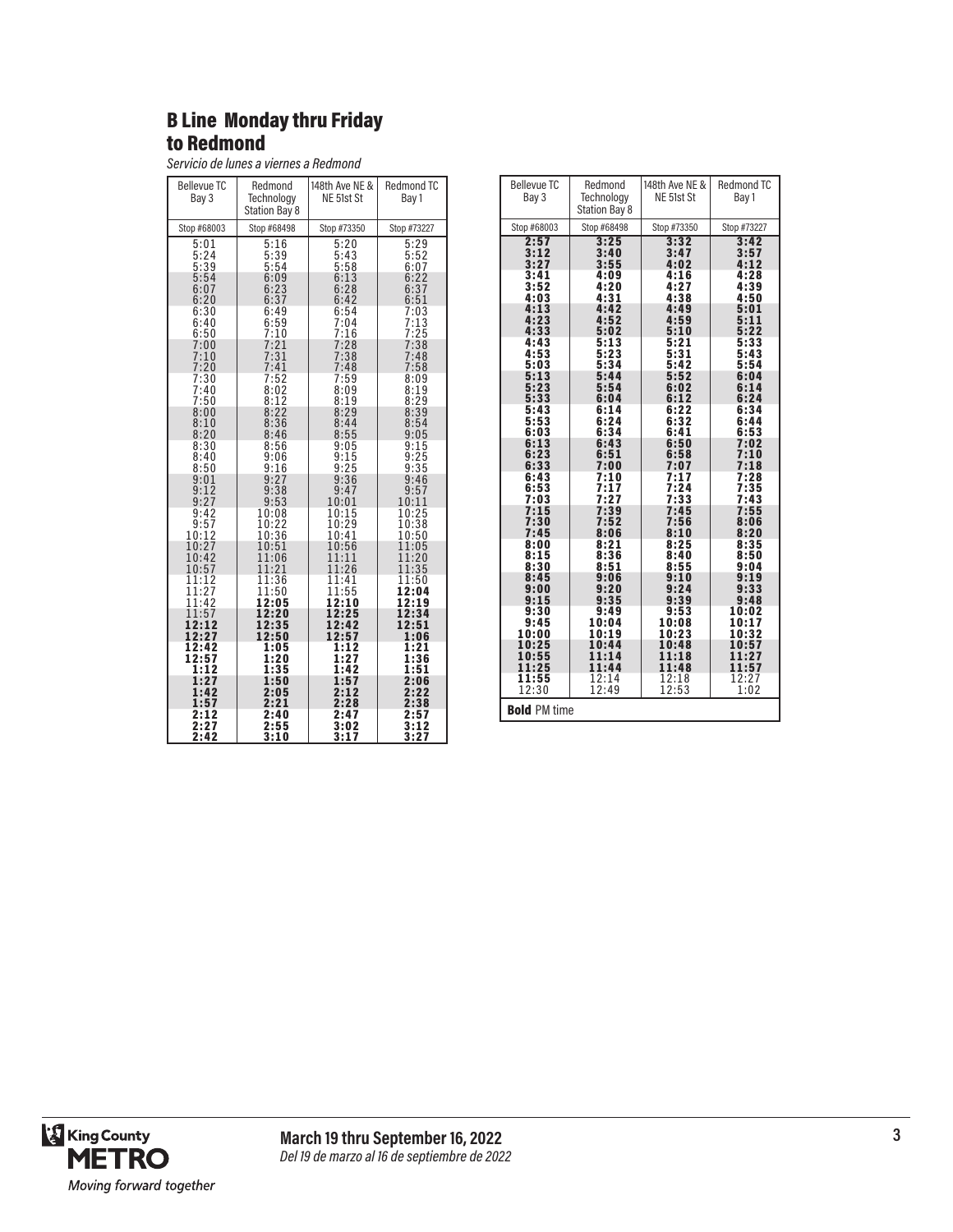#### B Line Saturday to Bellevue

*Servicio de al sábado a Bellevue*

| <b>Redmond TC</b>    | 148th Ave NE &   | Redmond              | <b>Bellevue TC</b>  |
|----------------------|------------------|----------------------|---------------------|
| Bay 4                | NE 51st St       | Technology           | Bay 3               |
|                      |                  | <b>Station Bay 7</b> |                     |
| Stop #71961          | Stop #73240      | Stop #68398          | Stop #68003         |
| 5:45                 | 5:51             | 5:54                 | 6:15                |
| 6:00                 | 6:06             | 6:09                 | 6:30<br>6:45        |
| $\frac{6:15}{6:30}$  | $6:21$<br>$6:36$ | 6:24<br>6:39         | 7:00                |
| 6:45<br>7:00         | $6:51$<br>$7:06$ | 6:54<br>7:09         | $7:15$<br>$7:30$    |
| 7:15                 | 7:21             | 7:24                 | 7:45                |
| $7:30$<br>$7:43$     | $7:36$<br>$7:49$ | $7:39$<br>7:52       | 8:00                |
|                      | 8:04             | 8:07                 | 8:15<br>8:30        |
| $7:57$<br>$8:12$     | 8:19             | $\frac{8:22}{8:37}$  | 8:45                |
| 8:27<br>8:42         | 8:34<br>8:49     | 8:52                 | 9:00<br>9:15        |
| 8:56                 | 9:03             | 9:06                 | 9:30                |
| 9:10<br>9:25         | 9:18<br>9:33     | 9:21<br>9:36         | 9:45<br>10:00       |
| 9:40                 | 9:48             | 9:51                 | 10:15               |
| 9:54                 | 10:02            | 10:05                | 10:30               |
| 10:09                | 10:17<br>10:32   | 10:20<br>10:35       | 10:45<br>11:00      |
| 10:24<br>10:39       | 10:47            | 10:50                | 11:15               |
| 10:52<br>11:06       | 11:00<br>11:15   | 11:04<br>11:19       | 11:30<br>11:45      |
| 11:21                | 11:30            | 11:34                | 12:00               |
| 11:36                | 11:45            | 11:49                | 12:15               |
| 11:50<br>12:05       | 11:59<br>12:14   | 12:03<br>12:18       | 12:30<br>12:45      |
| 12:20                | 12:29            | 12:33                | 1:00                |
| 12:35<br>12:50       | 12:44<br>12:59   | 12:48<br>1:03        | 1:15<br>1:30        |
| 1:05                 | 1:14             | 1:18                 | 1:45                |
| 1:20<br>1:35         | 1:29<br>1:44     | 1:33<br>1:48         | 2:00<br>2:15        |
| 1:50                 | 1:59             | 2:03                 | 2:30                |
| 2:05<br>2:20         | 2:14<br>2:29     | 2:18<br>2:33         | 2:45<br>3:00        |
| 2:35                 | 2:44             | 2:48                 | 3:15                |
| 2:50<br>3:05         | 2:59<br>3:14     | 3:03<br>3:18         | 3:30<br>3:45        |
| 3:20                 | 3:29             | 3:33                 | 4:00                |
| 3:35<br>3:50         | 3:44<br>3:59     | 3:48<br>4:03         | 4:15<br>4:30        |
| 4:05                 | 4:14<br>4:29     | 4:18                 | 4:45                |
| 4:20<br>4:35         | 4:44             | 4:33<br>4:48         | 5:00<br>5:15        |
| 4:50                 | 4:59             | 5:03                 | 5:30                |
| 5:05<br>5:20         | 5:14<br>5:29     | 5:18<br>5:33         | 5:45<br>6:00        |
| 5:35                 | 5:44             | 5:48                 | 6:15                |
| 5:51<br>6:07         | 6:00<br>6:15     | 6:04<br>6:19         | 6:30<br>6:45        |
| 6:22                 | 6:30<br>6:45     | 6:34<br>6:49         | 7:00<br>7:15        |
| 6:37<br>6:54         | 7:02             | 7:06                 | 7:30                |
| 7:09                 | 7:17<br>7:32     | 7:21<br>7:36         | 7:45                |
| 7:24                 | 7:47             | 7:51                 | 8:00<br>8:15        |
| 7:39<br>7:57<br>8:12 | 8:04             | 8:07<br>8:21         | $\frac{8:29}{8:43}$ |
| 8:27                 | 8:18<br>8:33     | 8:36                 | 8:58                |
| 8:42<br>8:57         | 8:48<br>9:03     | 8:51<br>9:06         | 9:13<br>9:28        |
| 9:12                 | 9:18             | 9:21<br>9:36         | 9:43                |
| 9:27                 | 9:33             |                      | 9:58                |
| 9:42<br>9:57         | 9:48<br>10:03    | 9:51<br>10:06        | 10:13<br>10:28      |
| 10:12                | 10:18            | 10:21                | 10:43               |
| 10:42<br>11:12       | 10:48<br>11:18   | 10:51<br>11:21       | 11:13<br>11:43      |
| 11:42                | 11:48            | 11:51                | 12:13               |
| <b>Bold PM time</b>  |                  |                      |                     |

## B Line Saturday to Redmond

*Servicio de al sábado a Redmond*

| <b>Bellevue TC</b><br>Bay 3 | Redmond<br>Technology                         | 148th Ave NE &<br>NE 51st St | <b>Redmond TC</b><br>Bay 1 |
|-----------------------------|-----------------------------------------------|------------------------------|----------------------------|
|                             | Station Bay 8                                 |                              |                            |
| Stop #68003                 | Stop #68498                                   | Stop #73350                  | Stop #73227                |
| 6:15<br>6:30                | 6:32<br>6:47                                  | 6:36<br>6:51                 | 6:46<br>7:01               |
| 6:45                        | 7.02                                          | 7:06                         | 7:16                       |
| 7:00                        | 7:17                                          | 7:21                         | 7:31<br>7:46               |
| $7:15$<br>$7:30$            | 7:32<br>7:47                                  | 7:36<br>7:51                 | 8:01                       |
| 7:45<br>8:00                | 8:02<br>8:17                                  | 8:06<br>$\frac{8:21}{8:36}$  | 8:16<br>8:31               |
| 8:15                        | 8:32<br>8:47                                  |                              | 8:46                       |
| 8:30<br>8:45                | 9:02                                          | $8:51$<br>$9:06$             | 9:01<br>9:17               |
| 9:00<br>9:15                | 9:18<br>9:33                                  | 9:22<br>9:37                 | 9:33<br>9:48               |
| 9:30                        | 9:48                                          | 9:53                         | 10:04                      |
| 9:45<br>10:00               | 10:06<br>10:21                                | 10:11<br>10:26               | 10:22<br>10:37             |
| 10:15                       | 10:36                                         | 10:41                        | 10:52                      |
| 10:30<br>10:45              | 10:51<br>11:06                                | 10:56<br>11:12               | 11:07<br>11:24             |
| 11:00                       | $\begin{array}{c} 11:22 \\ 11:37 \end{array}$ | 11:28                        | 11:40                      |
| 11:15<br>11:30              | 11:52                                         | 11:43<br>11:58               | 11:55<br>12:10             |
| 11:45                       | 12:07<br>12:22                                | 12:13                        | 12:25                      |
| 12:00<br>12:15              | 12:37                                         | 12:28<br>12:43               | 12:40<br>12:55             |
| 12:30<br>12:45              | 12:52<br>1:07                                 | 12:58<br>1:13                | 1:10<br>1:25               |
| 1:00                        | 1:22                                          | 1:28                         | 1:40                       |
| 1:15<br>1:30                | 1:37<br>1:52                                  | 1:43<br>1:58                 | 1:55<br>2:10               |
| 1:45                        | 2:07                                          | 2:13                         | 2:25                       |
| 2:00<br>2:15                | 2:22<br>2:37                                  | 2:28<br>2:43                 | 2:40<br>2:55               |
| 2:30<br>2:45                | 2:52                                          | 2:58                         | 3:10                       |
| 3:00                        | 3:07<br>3:22                                  | $3:13$<br>$3:28$             | $3:25$<br>$3:40$           |
| 3:15<br>3:30                | 3:37<br>3:52                                  | 3:43<br>3:58                 | 3:55<br>4:10               |
| 3:45                        | 4:07                                          | 4:13                         | 4:25                       |
| 4:00<br>4:15                | 4:22<br>4:37                                  | 4:28<br>4:43                 | 4:40<br>4:55               |
| 4:30<br>4:45                | 4:52<br>5:07                                  | 4:58<br>5:13                 | 5:10<br>5:25               |
| 5:00                        | 5:22                                          | 5:28                         | 5:40                       |
| 5:15<br>5:30                | 5:37<br>5:52                                  | 5:43<br>5:58                 | 5:55<br>6:10               |
| 5:45                        | 6:07                                          | 6:12                         | 6:23                       |
| 6:00<br>6:15                | 6:21<br>6:36                                  | 6:26<br>6:41                 | 6:37<br>6:52               |
| 6:30                        | 6:50                                          | 6:55                         | 7:05                       |
| 6:45<br>7:00                | 7:05<br>7:20                                  | 7:10<br>7:25                 | 7:20<br>7:35               |
| 7:15<br>7:30                | 7:35<br>7:50                                  | 7:40<br>7:54                 | 7:50<br>8:04               |
| 7:45                        | 8:03                                          | 8:07                         | 8:17                       |
| 8:00<br>8:15                | 8:18<br>8:33                                  | 8:22<br>8:37                 | 8:32<br>8:47               |
| 8:30                        | 8:48                                          | 8:52                         | $9:02$<br>$9:17$           |
| 8:45<br>9:00                | 9:03<br>9:18                                  | 9:07<br>9:22                 | 9:32                       |
| 9:15                        | 9:33                                          | 9:37                         | 9:47                       |
| 9:30<br>9:45                | 9:48<br>10:03                                 | 9:52<br>10:07                | 10:02<br>10:17             |
| 10:00<br>10:25              | 10:18<br>10:43                                | 10:22<br>10:47               | 10:32<br>10:57             |
| 10:55                       | 11:13                                         | 11:17                        | 11:27                      |
| 11:25<br>11:55              | 11:43                                         | 11:47                        | 11:57                      |
| 12:30                       | $\frac{1}{2}$ :13<br>12:48                    | 12:17<br>12:52               | $\frac{1}{2}$ :27<br>1:02  |
| <b>Bold PM time</b>         |                                               |                              |                            |